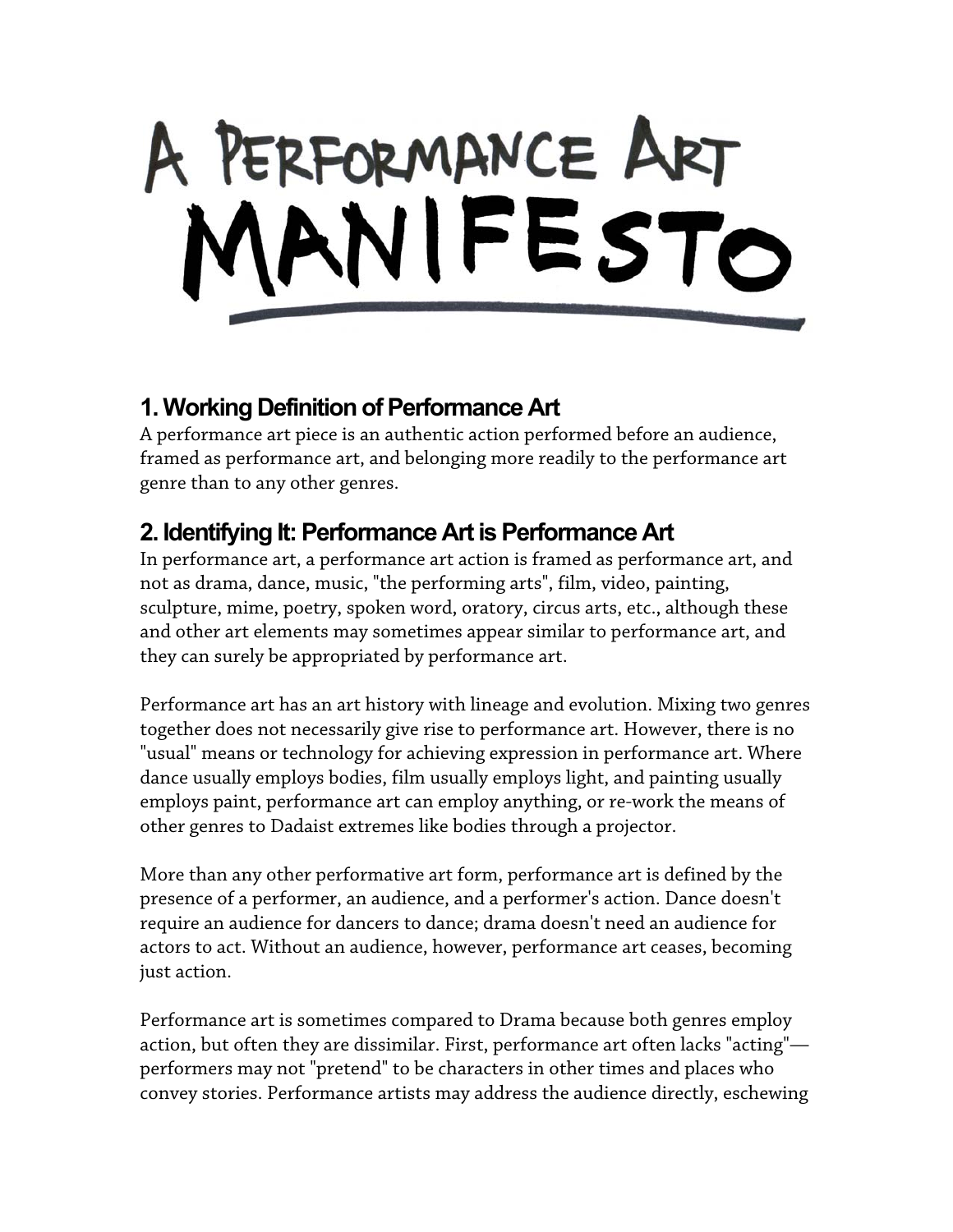the fourth wall. When performing, performance artists may use objects as expected like an actor, but also invent bizarre new uses for them: where an actor might drink from a water glass, the glass to a performance artist might be a car, for example, or a toilet, or the performer's mother, or all three, figuratively or literally, sabotaging Drama's formula of Aristotelian mimesis.

And unlike Drama, a performance art piece may lack any conscious narrative. There may be no speech, gesture, or movement. If a performance artist makes a

voice like a chipmunk, the performer is not necessarily pretending to be, or imitate, a chipmunk—it may simply be the performance artist speaking like a chipmunk, or the chipmunk-speak may have no consciously rational reason for being used at all performance artists have been known to recite incoherent texts for hours.

For this reason, performance art has the ability to rewrite, undo, or recode the relationship between signifiers and what is signified, changing the underlying foundation and power of language. Where language is historically



phallogocentric (emanating from the power of the penis), performance art enables the performer to create new languages appropriate to his, her, or its ontological, sexual, and other creative organs. It then becomes the art task of the audience to learn the language of the performer, and in that symbiotic work, question the world and our place in it.

Here is one test for performance art: if an action can be reframed so it is immediately recognizable as belonging to a historical genre that is not performance art, then the action is probably not performance art.

Here is another: see or do enough performance art, and you'll know what it is (and isn't).

## **3. Authenticity: Evidence of an Authentic Performance Art Action is Not the Action Itself**

A performance art action, as it unfolded, was authentic in space and time. If an action was recorded using technology, the record's contents are not the same as the action that unfolded.